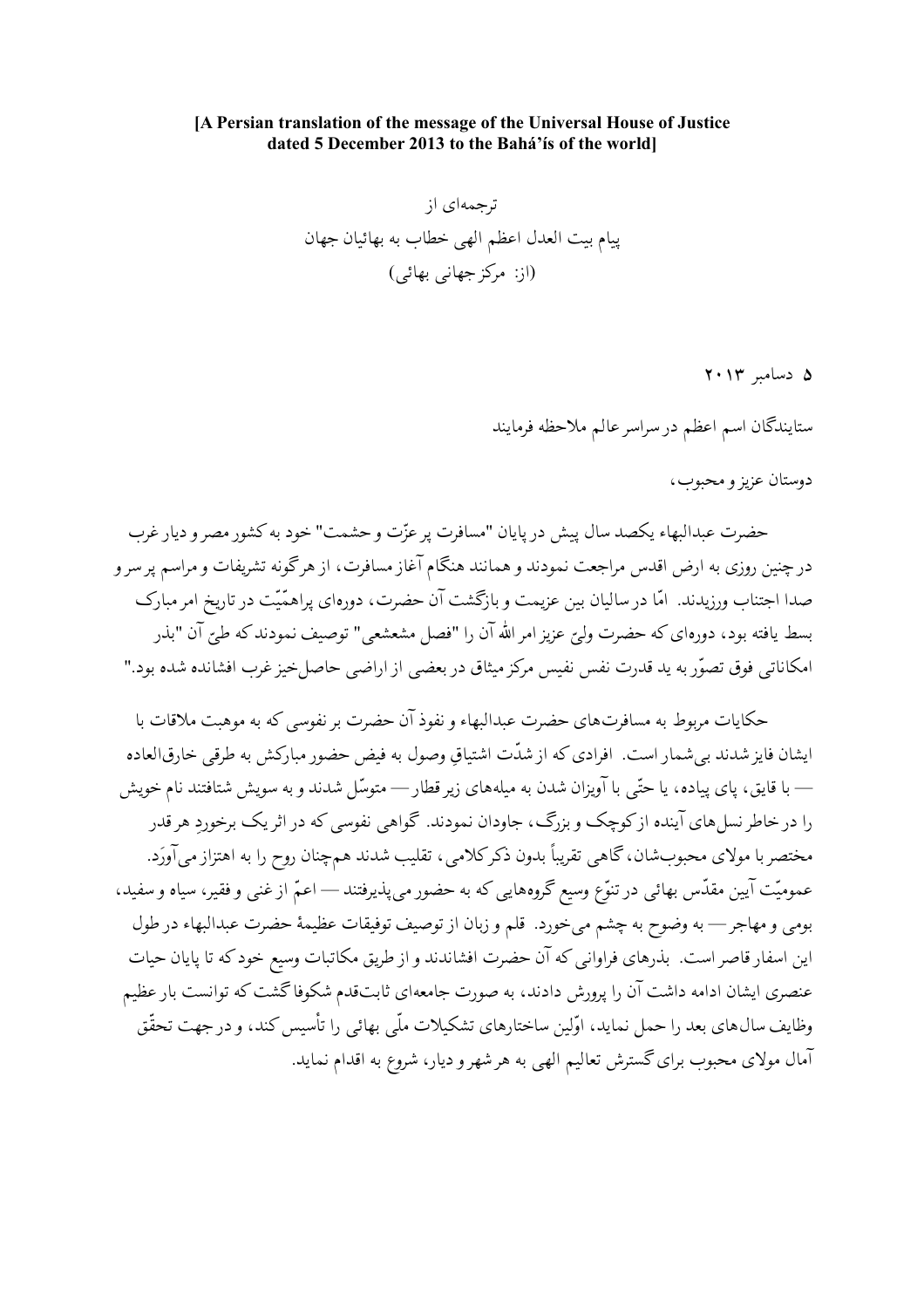ستايندگان اسم اعظم در سراسر عالم

صفحه ۲

احبّای عزیز البتّه در این ایّام صدمین سالگرد علاوه بر توجّه به این نکات، اقدامات بسیار دیگری نیز انجام دادهاند و همان گونه که امیدوار بودیم با الهام از مثل اعلی و تحت هدایات ابدی مولای بی همتا توجّه خود را به وظایفی که در پیش دارند معطوف نمودهاند. از مشاهدهٔ گسترش مساعی، به خصوص در جهت تعلیم و تربیت روحانی كودكان وجوانان بسي خرسنديم. تأسيس مؤسَّسهٔ مشرقالاذكاركه حضرت عبدالبهاء طيّ سفرخويش به ايالات متّحده اهمّیّت خاصّ آن را صریحاً تأکید فرمودند، در هشت کشور در حال پیشرفت است و به موازات آن در هر مرز و بوم جلسات دعا و مناجات که جنبهای جمعی از حیات روحانی است برگزار میگردد. اشتغال فزایندهٔ جامعهٔ بهائی به حیات اجتماع چشم|نداز تازهای به هرگونه گفتگوی رسمی و غیر رسمی میبخشد و انعکاسی است واضح از توجّه عمیق حضرت عبدالبهاء به نیازهای هر عصر. در آن محدودههای جغرافیایی که احتیاجات ناشی از وسعت و شدّت فعّالیّتها بیشتر احساس میشود، از طریق یک فرایند یادگیری، طرحهای پیشرفتهتری برای هماهنگسازی امور، صبورانه و به تدریج در حال شکلگیری است. در بعضی از مناطق جهان با اقدامات و راهنماییهای ویژهٔ مؤسَّسات، فوجی از مهاجرین مشتاق مشغول کمک به تقویت پایههای رشد مستمرّ وگسترش دامنهٔ موفّقیّتهای جامعه هستند. فرایند ترویج و تحکیم با فعّالیّتهای خستگی ناپذیر نفوس فداکار بی شماری به پیش می رود که به طرق مختلف و به پیروی از حضرت عبدالبهاء با جانفشانی به خدمت قائمند. توان مندی فزونیافتهٔ جامعهای جهانبی برای کمک به حرکت تودهٔ مردم به سوی بینش حضرت بهاءالله، در یازدهمین کانونشن بینالمللی بهائی به نحو قابل ملاحظهای آشکار بود. همان توانمندی در فیلم مرزهای یادگیری به وضوح به چشم می خورد و در بیانیّهٔ بینش هایی از مرزهای یادگیری نیز به طور مشروح بررسی گردیده و این دو سند موجب شدهاند که جامعه نه تنها در مورد یوپایی رشد بلکه در بارهٔ طرق درمان علل بسیاری از بیماریهای اجتماعی نیز به تأمّلی عمیق پردازد. و ماههای آخر این دوران سهساله شاهد نمایش چشمگیر این واقعیّت بود که چگونه نسل کنونی باگرد هم آمدن بیش از هشتاد هزار جوان در سلسله کنفرانس هایی که در مدّت چهار ماه در متجاوز از یکصد نقطه در سراسرکره ارض برگزارگردید به ندای خدمت به عالم انسانی، خدمتی که به نحوی منحصر به فرد در وجود مبارک حضرت مولى الورى متجسّم بود، پاسخ گفته است.

هرچند هریک از این کنفرانس ها ویژگی های خود را داشت ولی همگی در خصایصی اساسی مشترک بودند از جمله: توجُّه دقیقی که در تدارک همهٔ آنها به کار رفته بود، اتَّحادی فکری که در هر یک از این گردهمایی ها به نحوی محسوس مشاهده میشد و نیرویی که از کلّیهٔ این همایش ها فوران نموده است. عزم راسخ شرکتکنندگان را میتوان در تلاش های پرشور آنان برای حضور درکنفرانس ها ملاحظه نمود. برخی با فداکاری زیاد کوشیدند تا وجوه لازم را از منابعی اندک تأمین کنند؛ در موارد دیگر احبّا توانستند با توضیح اهداف والا و ماهیّت مصفّای این رویدادها اجازهٔ مخصوص از مسئولین امورکسب نمایند. در موردی یک شرکت کشتیرانی برای تسهیل سفر شرکتکنندگان مسیر خود را تغییر داد و در مواردی دیگر بعضی از جوانان برای رسیدن به محلّ كنفرانسها چندين روز پياده راه پيمودند. شرح بينشهاي حاصله، خلّاقيّت ايجاد شده، احساسات هيجان|نگيزي که ابرازگردیده و فراتر از همه، انگیزهای که برای خدمت به وجود آمده، همه نمایانگر آن است که حاضران در این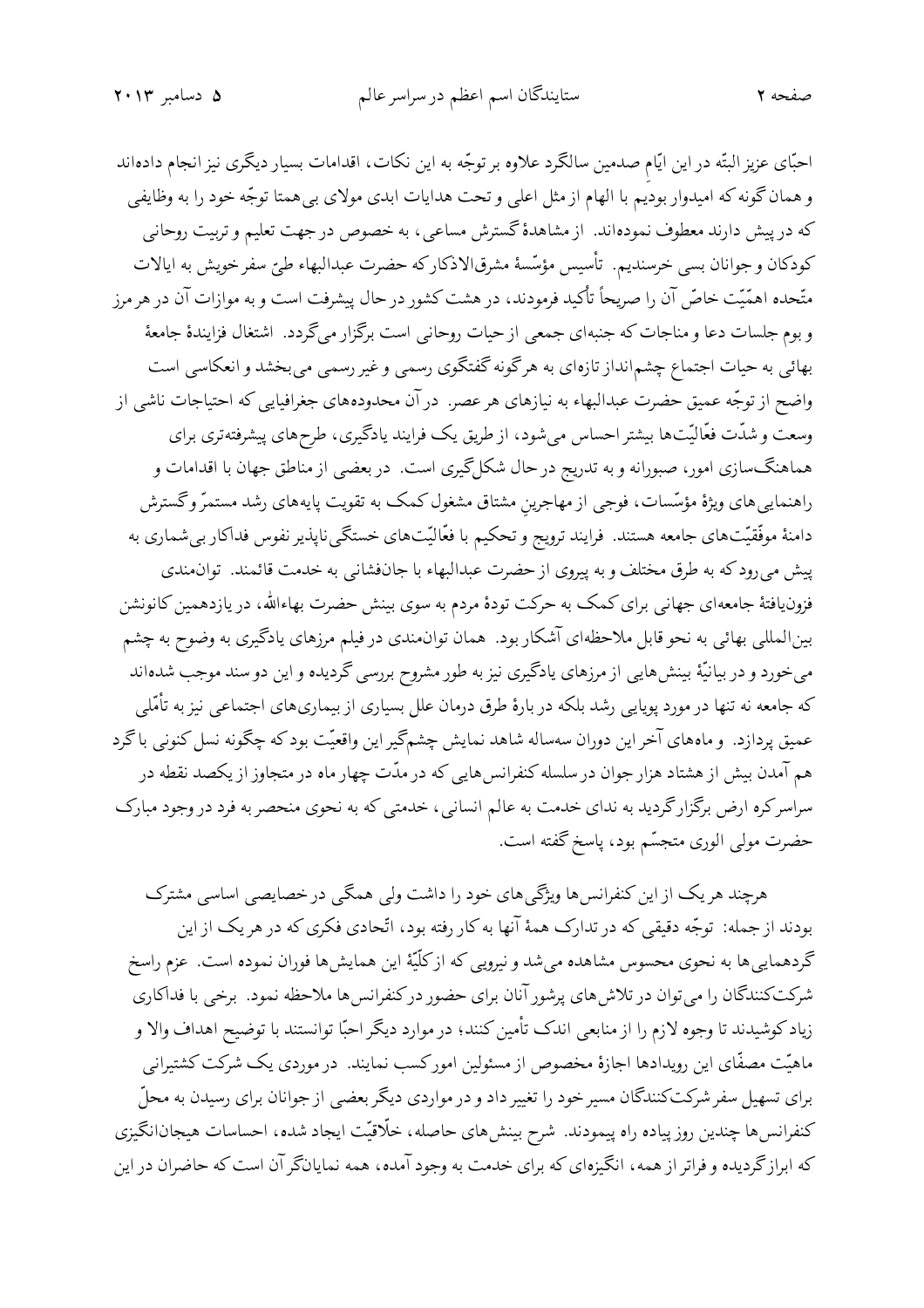ستايندگان اسم اعظم در سراسر عالم

کنفرانس ها تحت تأثیر قوای روحانی ای بودند که نفوذش به مراتب پایدارتر و عمیقتر از هر قوّهای است که می توانست صرفاً از شعف دوستی و حضور در جمعی بزرگ حاصل شود. موجب بسی دلگرمی است که دهها هزار جوان که به امور ناچیز و بی|رزش دنیا دل نبسته و به آسانی به همرنگی با جماعت تن در ندادهاند، اکنون به دايرهٔ دايم الاتِّساع گفتگو و يک الگوي عمل کشيده شدهاند که براي دنبال کردن يک زندگي هماهنگ و منسجم و برای اثرگذاری بر تقلیب روحانی و اجتماعی، پیامدهایی پردامنه دارد. توان.مندی سه شرکتکنندهای که موفّقیّت نقشهٔ پنجساله متّکی برآنها است به حدِّ قابل توجّهی افزایش یافته است. عواملی که موجب این افزایش گردیدند بسیارند از جمله همکاری خالصانه بین مؤسّسات برای به حرکت درآوردن و هدایت جمعی چنین کثیر و آماده نمودن گروه عظیم تسهیلگران برای کمک به آنان؛ کوشش دستهجمعی و صمیمانهٔ جامعه برای وسعت بخشیدن به دايرهٔ شركتكنندگان و ملاحظهٔ اثرات عميق اين اقدام؛ و نهايتاً، مشاهدهٔ عزم راسخ هر فردي كه با بهره بردن از مفاهیم مورد بحث درکنفرانس، به جمع دهها هزار نفرکه مشغول مراوده با صدها هزار نفر دیگر هستند می پیوندد. هرچند می۵دانیم که جوانان در خطّ مقدّم این پیشرفت هستند امّا در عین حال ویژگی ممتاز این موفّقیّت آنست که تمامی جامعه قیام به حمایت و تشویق وکوشش برای حصول آن نمود و اینک از مشاهدهٔ تقدّم خود به عنوان یک وجود ارگانیک و هم بسته، با آمادگی بیشتر برای رویارویی با نیازهای عصر حاضر مسرور است.

با توجّه به تمامی این توفیقات، تردیدی نداریم که این تحوّلات گویای آنست که در فرایند دخول افواج پیشرفتی حاصل گردیده که تاکنون نظیر آن مشاهده نشده است.

از همه دعوت میکنیم که در اهمّیّت مجهوداتی که جامعهٔ اسم اعظم بدان اشتغال دارد، مجهوداتی که مولای حنون در طبّ سفرهای خود کوشیدند تا مقاصد آن را مشخّص فرمایند، تأمّل کنند و همّ خود را وقف کمک به تحقّق اهداف آن نمایند. حضرت عبدالبهاء در یکی از خطابات مبارکه بیاناتی به این مضمون میفرمایند که به جان و دل بکوشید تا مجاری عنایات حقّ شوید زیرا او شما را برگزیده که سفیر محبّت الهی در بین اهل ارض و حامل مواهب روحانی برای نوع بشر بوده سبب اتّحاد و اخوّت جمیع ملل گردید. و در موقعیّتی دیگر میفرمایند "بلكه انشاءالله اين عالم ناسوت مرآت عالم لاهوت شود صور لاهوتيّه در مرآت ناسوتيّه انطباع يابد و آن مقصد اصلبي از خلق انسان كه مي¢ومايد انسانبي به مثال خود خلق كنيم آن صورت و مثال الهي در مرآت حقايق انسانبي ارتسام يابد." الحمد لله كه مجهودات شما كلًّا به اين هدف معطوف است. در طيّ نيمهٔ دوم نقشهٔ پنجساله قواي اجتماع سازی امر الله باید در هزاران محدودهٔ جغرافیایی انتشار یابد، محدودههایی که در آنها برنامههای رشد باید آغاز شود تقويت گردد و يا گسترش يابد. وظيفهٔ خطير مؤسّسات بهائي و نهادهايشان فراهم ساختن وسايلي خواهد بود تا همهٔ کسانی راکه خالصانه و مجدّانه در آرزوی جهانی بهترند — با هر میزان از اشتغال قبلی در فرایند آموزش روحانی — همراهی نمایند و به آنان کمک کنند تا آن آرزو را به گامهایی عملی که نتایج آن روز به روز و هفته به هفته انباشته می شود تبدیل نمایند و جوامعی پویا و شکوفا بناکنند. چه بجاست که در این برهه از زمان نسلی از جوانان به پا خاسته است تا مسئولیّتهای فزایندهای را بر عهده بگیرد زیرا در ماهها و سال های آینده مساعدت آنان